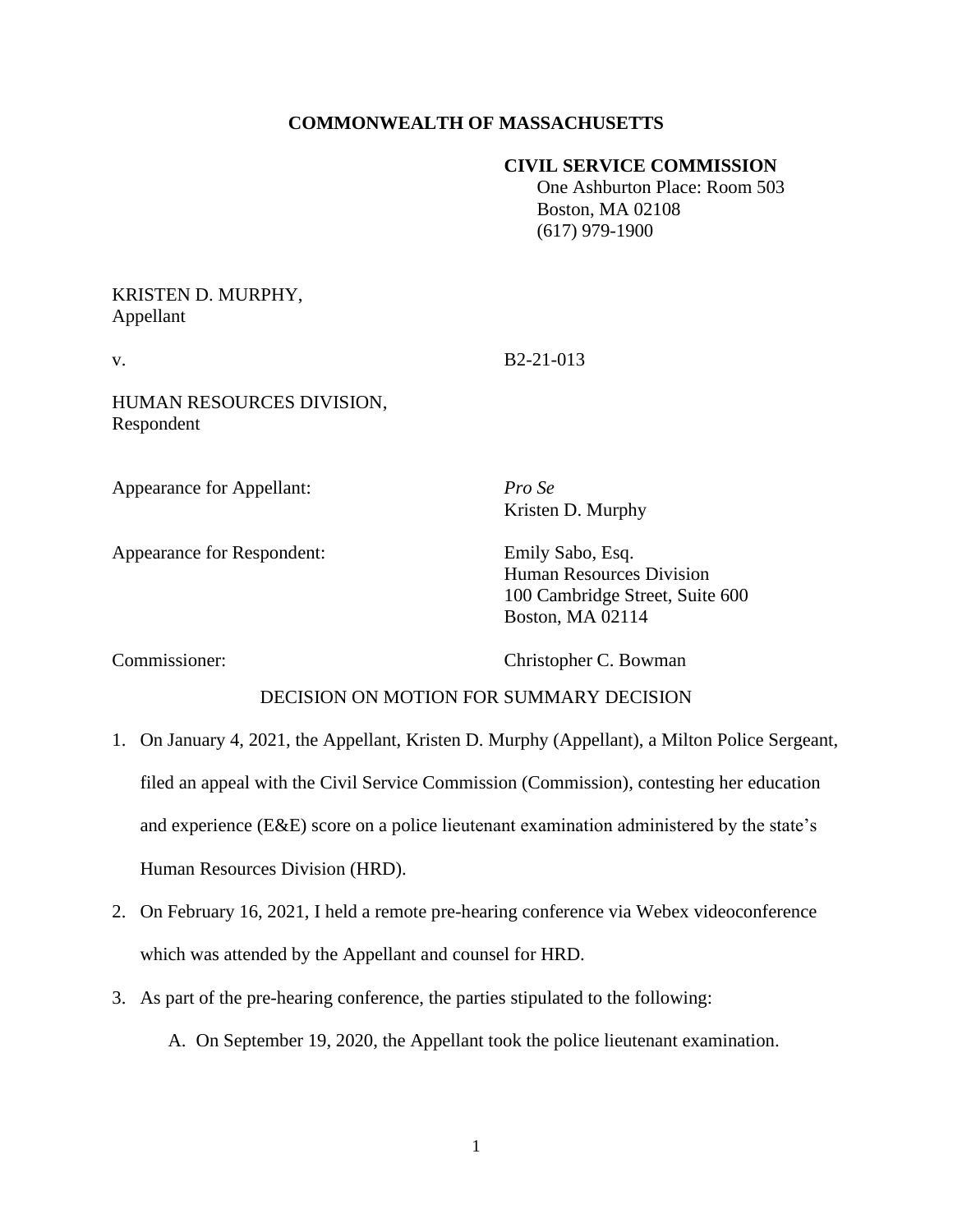- B. On November 10, 2020, the Appellant received her score from HRD: Written Score of 85; E/E Score of 94.3 and a Total Score of 87.
- C. The Appellant filed a timely appeal with HRD contesting her E/E score.
- D. An eligible list for Milton Police Lieutenant was established on 12/15/20.
- E. The Appellant is ranked second on the eligible list.
- 4. As part of the pre-hearing conference and a written submission by the Appellant, the Appellant stated that, despite having two additional years of experience since this promotional examination was administered in 2018, her E/E score decreased from 94.80 to 94.30. She also questioned, specifically, whether she received full credit on Question 9 of the E/E portion of the examination.
- 5. At the pre-hearing conference, counsel for HRD offered to have HRD conduct a further review of the Appellant's E/E submission and provide a detailed explanation of their findings.
- 6. I informed the parties that, upon receipt of HRD's findings, further orders would issue regarding the procedural next steps of this appeal.
- 7. On February 26, 2021, counsel for HRD reported that:

"In asking the Civil Service unit to review Ms. Murphy's E&E score, I have found out more information. At the pre-hearing, Ms. Murphy disclosed that she had received a 94.3 for her E&E score and that she had received a 94.8 for her E&E score in 2018. In taking a closer look, Ms. Murphy was credited with the points that she claimed for her E&E score, which double counted her time, as opposed to the amended score. The questions, including question 9, state that experience cannot be used, which has been given credit in a previous category. The points she claimed for her E&E score was transposed rather than her corrected score. Her correct E&E score in 2018 was 89.4, and in 2020 was 90.4. This does not impact her placement on the Milton list. The Civil Service unit also reviewed the scores of the other two individuals on the Milton list and their scores are correct. As this doesn't change her placement on the list at this time, we are not asking to adjust Ms. Murphy's score."

8. In response, the Appellant indicated that she would not be withdrawing her appeal and that she wanted a more detailed explanation from HRD.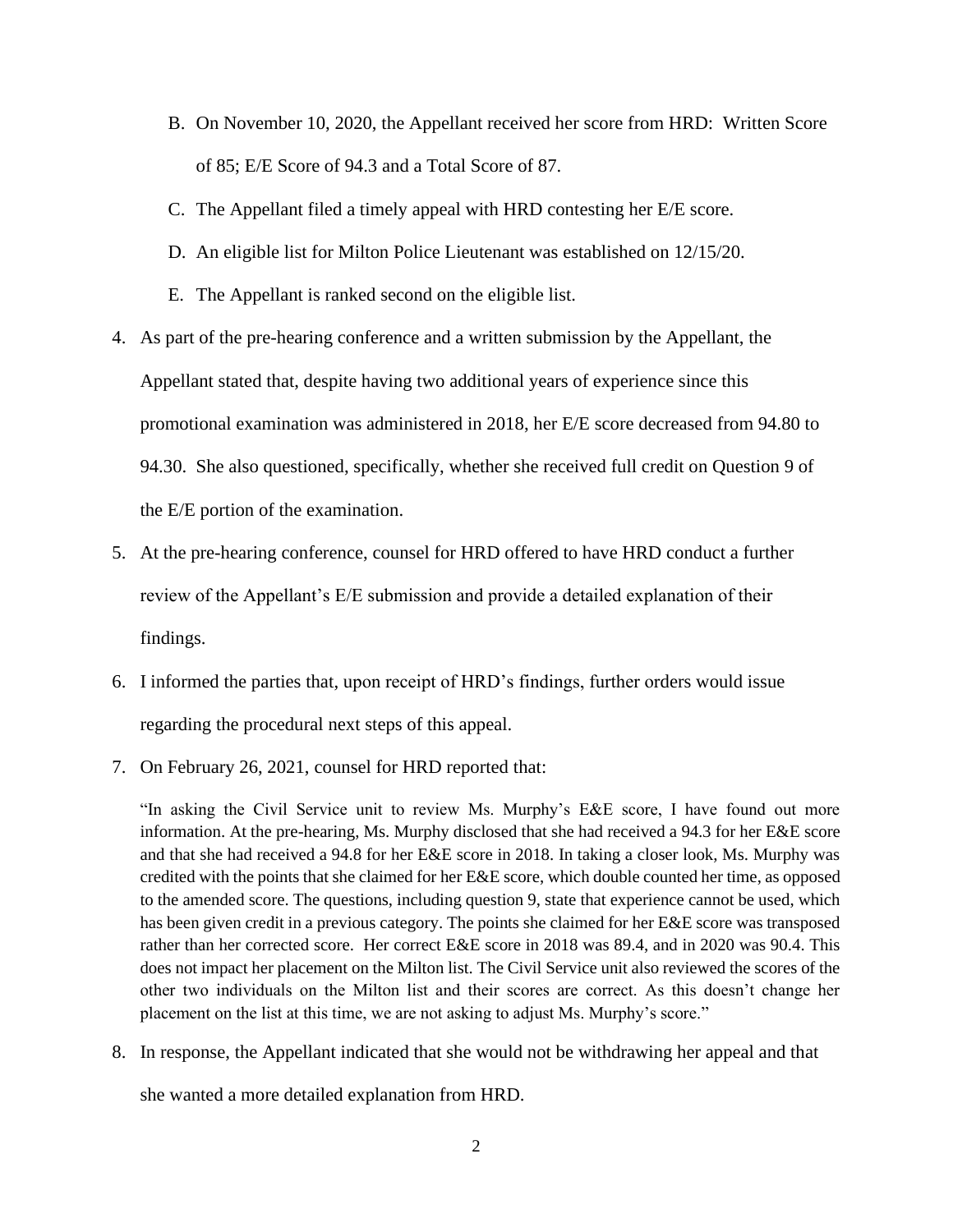9. On April 5, 2021, HRD filed a Motion for Summary Decision. As part of that motion, HRD

offered the following additional information:

"The claim instructions specifically stated:

POLICE DEPARTMENTAL PROMOTIONAL EXPERIENCE CLAIM INSTRUCTIONS: CREDITING WORK EXPERIENCE: In this section you rate your work experience as of the date of the examination based on type, amount, and recency. After you have read the instructions, read the description of work in each category. Begin completing the claim with the category corresponding to the highest rank of your work experience and continue working down through the claim. Do not rate any category in which you have less than one month of experience and do not indicate the same work experience in more than one category. In regards to incomplete full-time months, 16 or more work days will equal a full month. . . . NO "DOUBLE COUNTING": Do not rate any category in which you have less than one month (16 or more work days) of experience and do not indicate the same work experience in more than one category. . . . SELECT "YES" TO INDICATE YOU HAVE READ AND UNDERSTOOD THESE INSTRUCTIONS.

Upon review of her appeal, in 2018 and 2020, the Appellant was credited with the score she claimed, which double counted her time served, rather than her amended score that properly accounted for her experience.

For example, in her 2020 E & E claim, the Appellant claimed and was credited that she had 48 to 59 months of experience as a Police Sergeant in the specified department within 5 years of the examination date. In a subsequent question, she also claimed that she had 48 to 59 months of experience as a Police Officer in the specified department within 5 years of the examination date, despite the question specifically directing "Do not include experience for which you have given yourself credit in a previous category."

The Appellant's claimed points for the E  $\&$  E score were copied into her score field rather than her accurate, amended score.

The Appellant' s correct, amended score in 2018 was 89.4, and in 2020 was 90.4.

The Civil Service unit also reviewed the scores of the other two individuals on certification no. 07111, and confirmed that their scores are accurate."

10. The Appellant did not file a reply.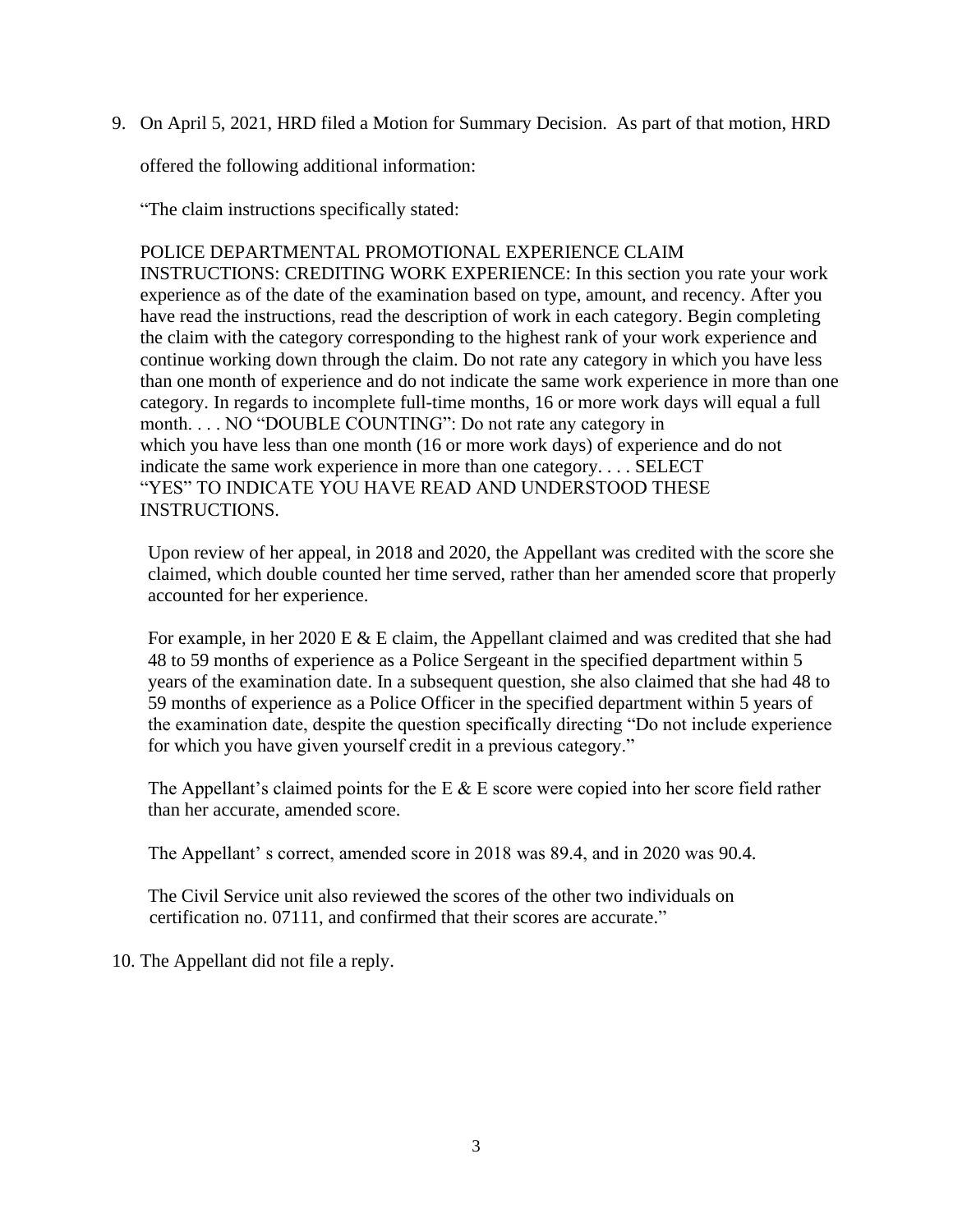### *Legal Standard for Summary Disposition*

An appeal may be disposed of on summary disposition when, "viewing the evidence in the light most favorable to the non-moving party", the undisputed material facts affirmatively demonstrate that the non-moving party has "no reasonable expectation" of prevailing on at least one "essential element of the case". See, e.g., Milliken & Co., v. Duro Textiles LLC, 451 Mass. 547, 550 n.6, (2008); Maimonides School v. Coles, 71 Mass.App.Ct. 240, 249 (2008); Lydon v. Massachusetts Parole Board, 18 MCSR 216 (2005).

#### *Applicable Civil Service Law*

 Section 2(b) of G.L. c. 31 addresses appeals to the Commission regarding persons aggrieved by "… any decision, action or failure to act by the administrator, except as limited by the provisions of section twenty-four relating to the grading of examinations …." It provides, *inter alia*,

"No decision of the administrator involving the application of standards established by law or rule to a fact situation shall be reversed by the commission except upon a finding that such decision was not based upon a preponderance of evidence in the record." Id.

Pursuant to G.L. c. 31, § 5(e), HRD is charged with: "conduct[ing] examinations for purposes of establishing eligible lists." In Cataldo v. Human Resources Division, 23 MCSR 617 (2010), the Commission stated that " … under Massachusetts civil service laws and rules, HRD is vested with broad authority to determine the requirements for competitive civil service examinations … ".